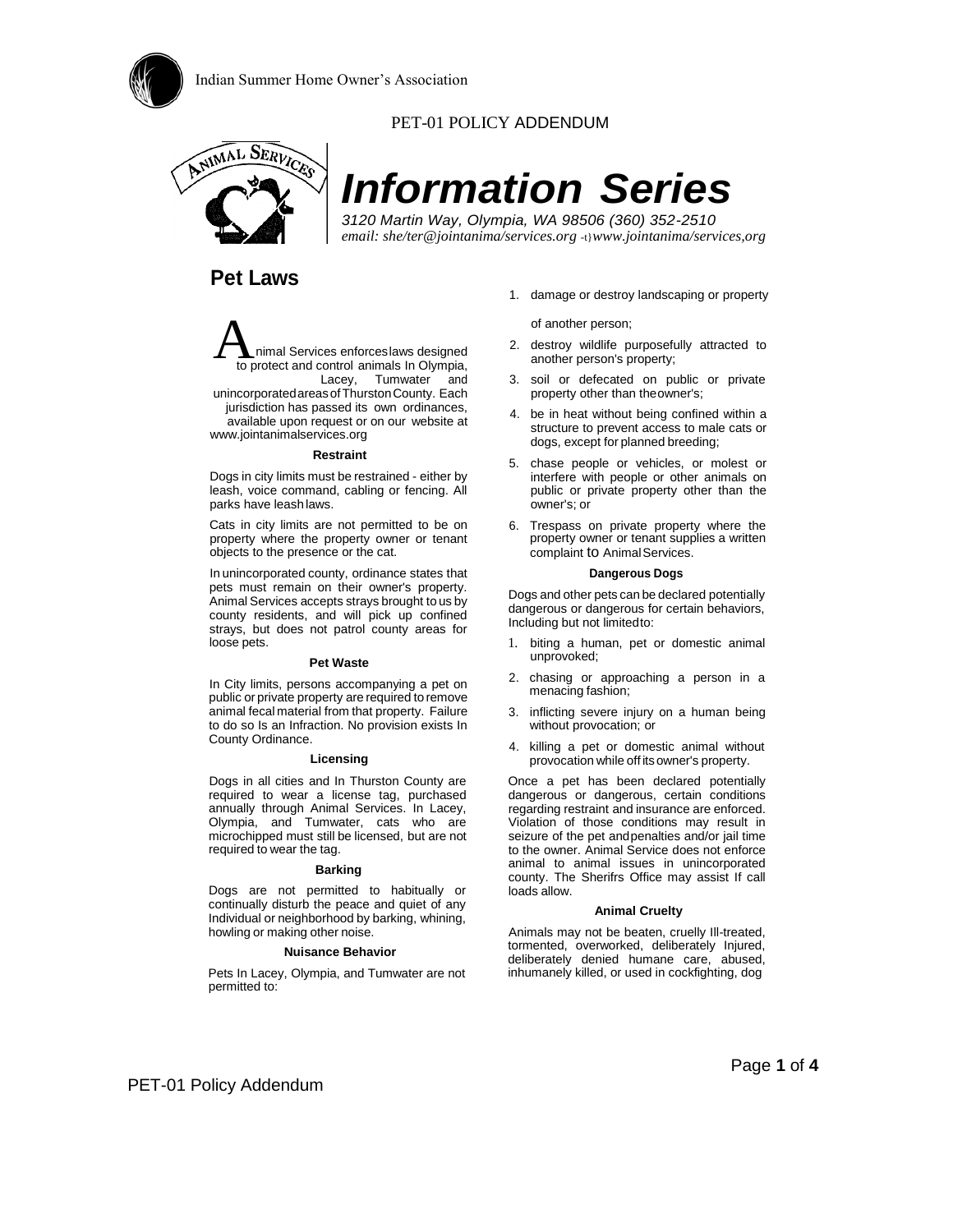

Indian Summer Home Owner's Association

#### **Pet Laws,** continued

fighting or other combat. Animal Services also enforces thestate's animal cruelty laws.

#### **Trapping**

Apet animal cannot be trapped In any manner that may harm the animal. A humane box trap may be set on a complainant's property for the purpose of trapping nuisance pet animals. The animal must be returned to the owner or taken to Animal Services.

Venomous & Constrictor Reptiles

Constrictor reptiles over 8 feet In length and all venomous reptiles must be registered with Animal Services and kept In a humane and secure facility, Escape of any venomous or constrictor-type reptile must be immediately reported lo Animal Services.

#### Impound & Reclaim of Animals

Generally, dogs are impounded by Animal Services because they are running loose. Pets may also be Impounded under certain circumstances when It is deemed necessary for the pet's safety, the public's safety or for the safely of other pet or domestic animals. Concerned people often bring stray animals to theshelter. Anytimeananimal isimpoundedor a lost pet Is brought to the shelter, Animal Services makes a reasonable effort to notify the owner, If known. Animals currently In the Shelter are also listed on the Lost Pet Hotline at 352-2510, option 4.

owners may reclaim their pets by paying a reclaim fee and alicensing fee If required. Pets notreclaimedbytheirownerswithin48hoursof arriving at the shelter may be made available for adoption,

#### **Adoptions**

Stray animals not reclaimed by their owners may be made available for adoption after a 48-hour holdingperiod,excludingSundays andholidays.

Animals adopted through Animal Services are required to be spayed or neutered. The adoption fee Includes the cost of this service, as well as the pet's first vaccination (not Including rabies), worming, microchip Identification and license. A feline leukemia test Is Included for cat adoptions.

#### **Euthanasia**

Some unclaimed animals may not be appropriate for adoption because of unsuitable temperament, illness, age or lack of space at the Shelter. Such animals may be humanely

destroyed after the required holding period of 4 days, exclusive of Sundays or holidays.

Some unidentified gravely injured or Ill animals may not be held. Animals receive any treatment the shelter can provide, but severe trauma or illness may require that the animal be euthanized Immediately.

Animals that are surrendered to the shelter by their owners mayor maynot bemadeavailable for adoption for the same reasons noted above. These animals maybe euthanlzed Immediately.

AnimalServices also provides euthanasia for pet owners wishing to end their pet's suffering. ThisserviceIsprovidedforanominalfee,butno suffering animal is turned away If the owner is unable to afford the fee.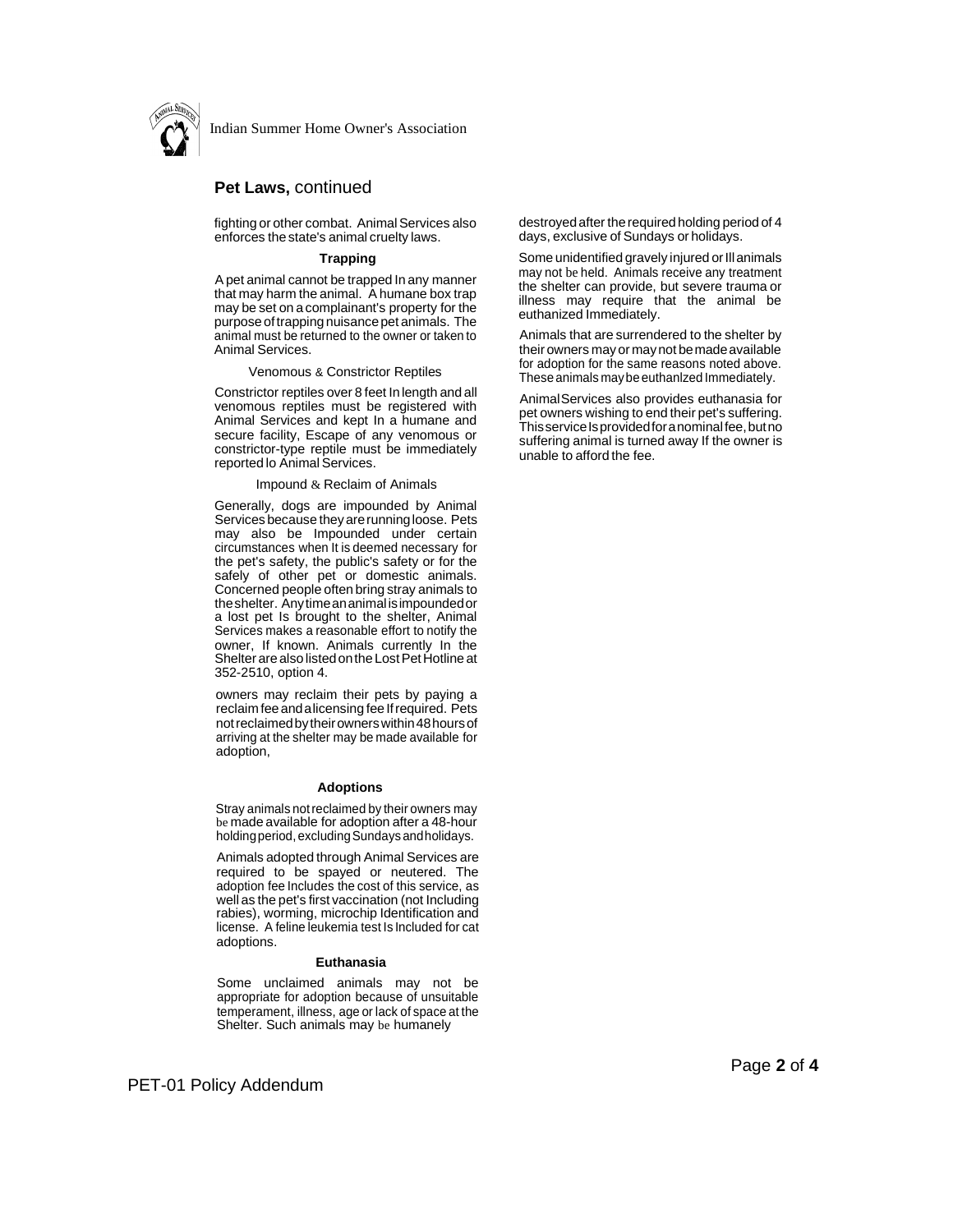# **Procedure for Reporting Pet Incident**

## *PET NUISANCE ISSUES*

Description - Off leash, failure to dispose of excrement, persistent noise annoyance, wandering cats

The ISHOA Board prefers that neighbors work with one another to resolve pet nuisance issues. Failing that, the following process should be followed for pet complaints.

- Complete a Pet Complaint Form, found on the ISHOA website under governing documents
- Print the form, fill out and scan, email, or post mail to Management Agent
- Management Agent will forward completed form to the Board within 1 business day of receipt
- ISHOA Board will designate a person to communicate with owner of offending pet and the complainant
- Owner of offending pet will be given opportunity to correct offending issue; if noncompliance persists, pet owner may be fined and/or required to remove offending pet
- In addition, complainant is encouraged to follow Joint Animal Services [\(www.jointanimalservices.org\)](http://www.jointanimalservices.org/) procedures for reporting incidences to create a record of animals who are a persistent nuisance to the community
- If owner of nuisance pet cannot be identified, the complainant is encouraged to follow procedures outlined in Joint Animal Services Pet Policy, including livetrapping of offending pet, if necessary. The Pet Committee will assist ISHOA residents with this upon request.

\_\_\_\_\_\_\_\_\_\_\_\_\_\_\_\_\_\_\_\_\_\_\_\_\_\_\_\_\_\_\_\_\_\_\_\_\_\_\_\_\_\_\_\_\_\_\_\_\_\_\_\_\_\_\_\_\_\_\_\_\_\_\_\_\_\_

# *PET DANGER ISSUES*

Description - Unprovoked menacing, threatening, injuring, or killing another pet; menacing or injuring a person